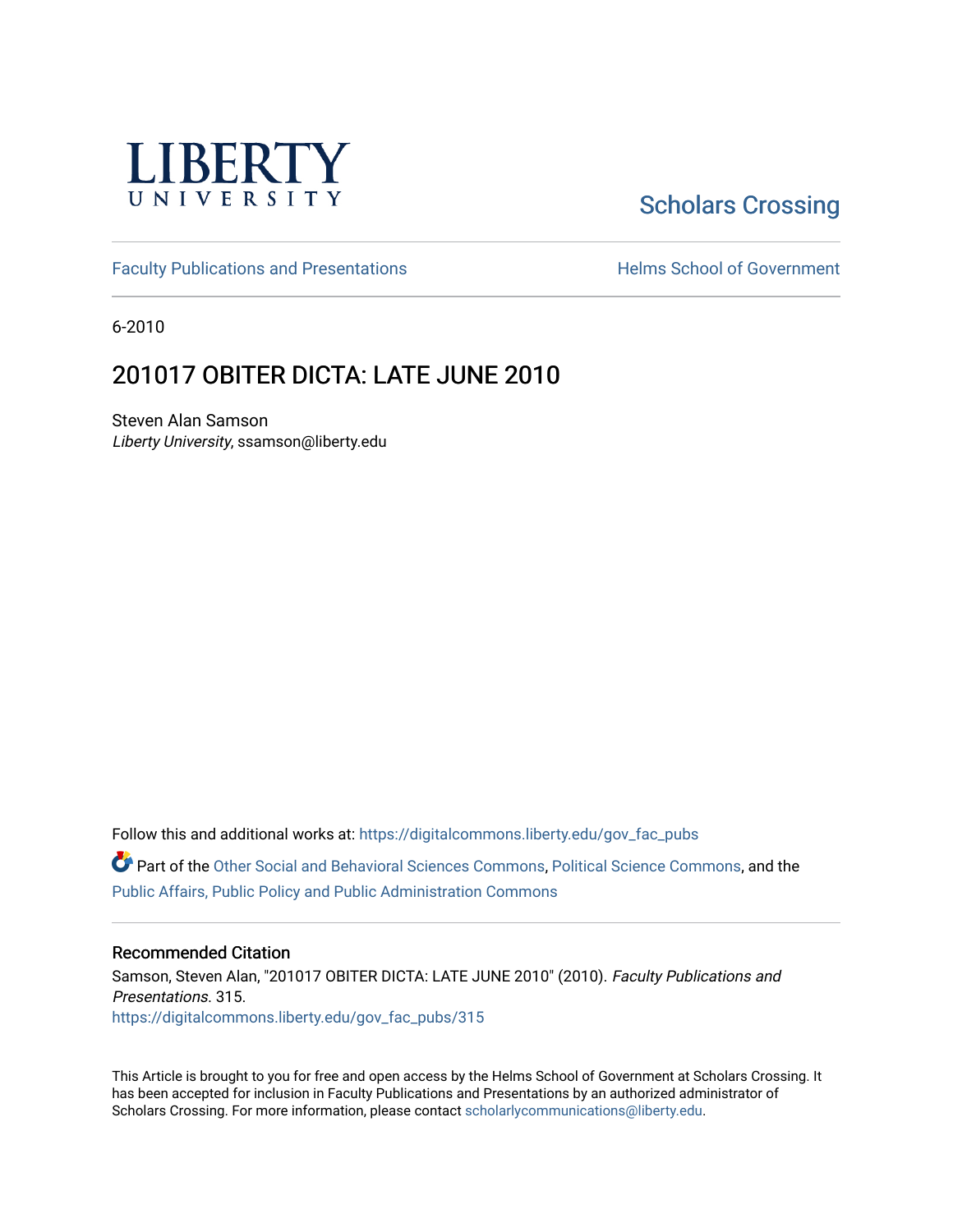# **201017 OBITER DICTA: LATE JUNE 2010 Steven Alan Samson**

## **Wednesday, June 16**

<http://www.wnd.com/index.php?fa=PAGE.view&pageId=167317>

Herb Titus is cited in this article discussing a national behavior modification plan.

[http://www.whitehouse.gov/the-press-office/executive-order-establishing-national](http://www.whitehouse.gov/the-press-office/executive-order-establishing-national-prevention-health-promotion-and-public-health)[prevention-health-promotion-and-public-health](http://www.whitehouse.gov/the-press-office/executive-order-establishing-national-prevention-health-promotion-and-public-health)

Here is a copy of the executive order that puts it into operation.

# **Thursday 17**

<http://www.atimes.com/atimes/others/spengler.html>

One of my favorite features of the Spengler series is the occasional "Ask Spengler" column in which he lets his hair down and his avatar dawns a wig. In the tradition of Dear Abby he dishes up choice morsels from his kitchen: in this case, for Nobel laureate Máiread Corrigan, PM Erdogan, PM Abbas, and PM Netanyahu.

[http://townhall.com/columnists/AnnCoulter/2010/06/16/alvin\\_greene\\_the\\_most\\_qualif](http://townhall.com/columnists/AnnCoulter/2010/06/16/alvin_greene_the_most_qualified_democrat_ive_ever_seen?page=full&comments=true) [ied\\_democrat\\_ive\\_ever\\_seen?page=full&comments=true](http://townhall.com/columnists/AnnCoulter/2010/06/16/alvin_greene_the_most_qualified_democrat_ive_ever_seen?page=full&comments=true)

An amused Ann Coulter discusses the Democrats' double standard for electoral shenanigans.

# **Friday 18**

[http://www.washingtonexaminer.com/opinion/blogs/beltway-confidential/rep](http://www.washingtonexaminer.com/opinion/blogs/beltway-confidential/rep-etheridge-d-nc-has-a-history-of-grabbing-kids-who-ask-questions-96657454.html)[etheridge-d-nc-has-a-history-of-grabbing-kids-who-ask-questions-96657454.html](http://www.washingtonexaminer.com/opinion/blogs/beltway-confidential/rep-etheridge-d-nc-has-a-history-of-grabbing-kids-who-ask-questions-96657454.html)

What possessed North Carolinians to replace David Funderburk, once our ambassador to Romania, with Bob Etheridge? Is it too late for a recall or at least a refund? This guy seems to be a serial shaker.

Reply from a Friend:

This fellow got in after David was involved in an auto accident and left the scene, only to return with his wife pretending to the driver. If he had not done this, he would easily have been re-elected.

My reply:

I didn't know that about Funderburk. I guess the voters shot themselves in the foot by sticking it to him. Reminds me of what happened in 2008.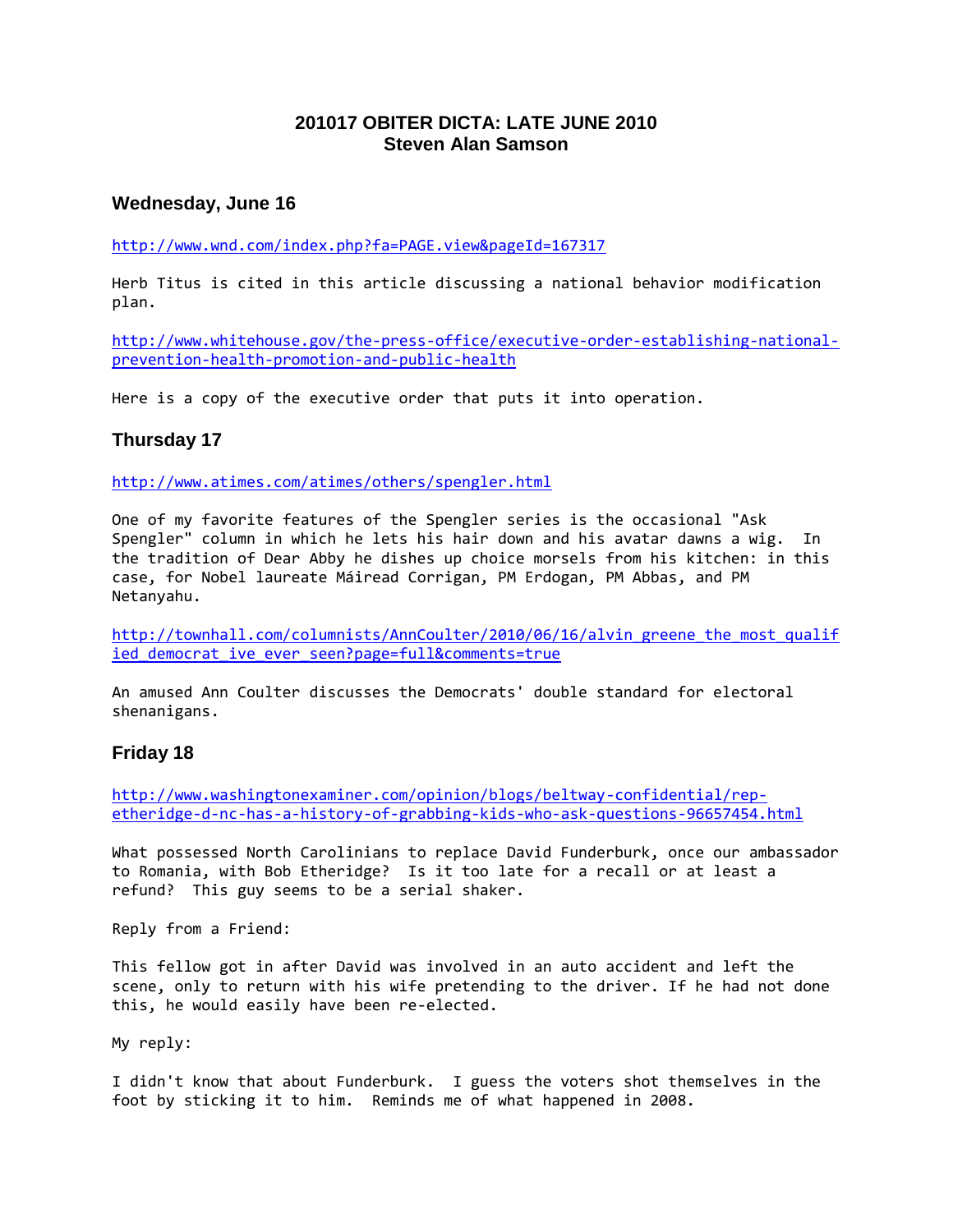## **Saturday 19**

#### <http://www2.macleans.ca/2010/06/17/the-lesson-of-a-jewish-cemetery/print/>

Writing from a café in Tangiers, Mark Steyn's "The Lesson of a Jewish Cemetery" reflects on the Euro-Islamic Endarkenment that has been unfolding in recent years. He alludes to the emptying out of Jewish communities in much of Europe and almost all of the Middle East and the dead silence of the mass media. HNN also notes the Danish school superintendent's refusal to admit Jews [\(http://hnn.us/blogs/entries/59372.html\)](http://hnn.us/blogs/entries/59372.html), a story that underlines Steyn's larger point: that all that remains of once-thriving Jewish communities in many places is the cemeteries. Is that Europe's destiny, as well? Sleepers, awake!

"To this fierce Islamic imperialism, the new Europeans, post-Christian, postnationalist and postmodern as they are, nevertheless bring one of their oldest prejudices—that in the modern world as much as in medieval Christendom Jews can never be accorded full property rights. On a patch of the Holy Land, they are certainly the current leaseholders, but they will never have recognized legal title. To be sure, there are a lot of them there right now. But then there were a lot of them in Tangiers and Baghdad and the Bukovina and Germany and Poland, for a while. Why shouldn't Tel Aviv one day be just another city with some crumbling cemeteries and a few elderly Jews?

"That's the reason the 'Palestinian question' is never settled. Because, as long as it's unresolved, then Israel's legitimacy is unsettled, too."

Steyn's version of Paul Valéry's "graveyard by the sea" calls to mind the opening lyric of John Lennon's "Imagine." So whence, we may ask, does imagining that there are no countries or religion lead in this particular case? Perhaps we should imagine the hand of Hitler rising from the grave to resume writing his epitaph for western civilization. At the end the hand punctuates the sentence with a single stroke: "Judenrein." This is the nihilism that would, at the end of times, dissolve the world.

### [http://townhall.com/columnists/RichTucker/2010/06/19/heeding\\_helen?page=full&comm](http://townhall.com/columnists/RichTucker/2010/06/19/heeding_helen?page=full&comments=true) [ents=true](http://townhall.com/columnists/RichTucker/2010/06/19/heeding_helen?page=full&comments=true)

In "Heeding Helen," Rich Tucker makes much the same point as Mark Steyn. "It's worth wondering if there can be, or ought to be, such a thing as a peace 'process.' If both sides in a dispute want peace, there will be peace. If one side refuses to acknowledge the other's right to exist, there won't be peace." We are at an impasse. If things cannot move forward, they are likely to go suddenly sideways – perhaps suddenly.

[http://pajamasmedia.com/blog/in-an-england-suburb-teaching-the-kids-jihad-and](http://pajamasmedia.com/blog/in-an-england-suburb-teaching-the-kids-jihad-and-jew-hatred/?singlepage=true)[jew-hatred/?singlepage=true](http://pajamasmedia.com/blog/in-an-england-suburb-teaching-the-kids-jihad-and-jew-hatred/?singlepage=true)

Carol Gould has seen the future of the West, "In an England Suburb, Teaching the Kids Jihad and Jew Hatred," – and it is dysfunctional.

**Monday 21**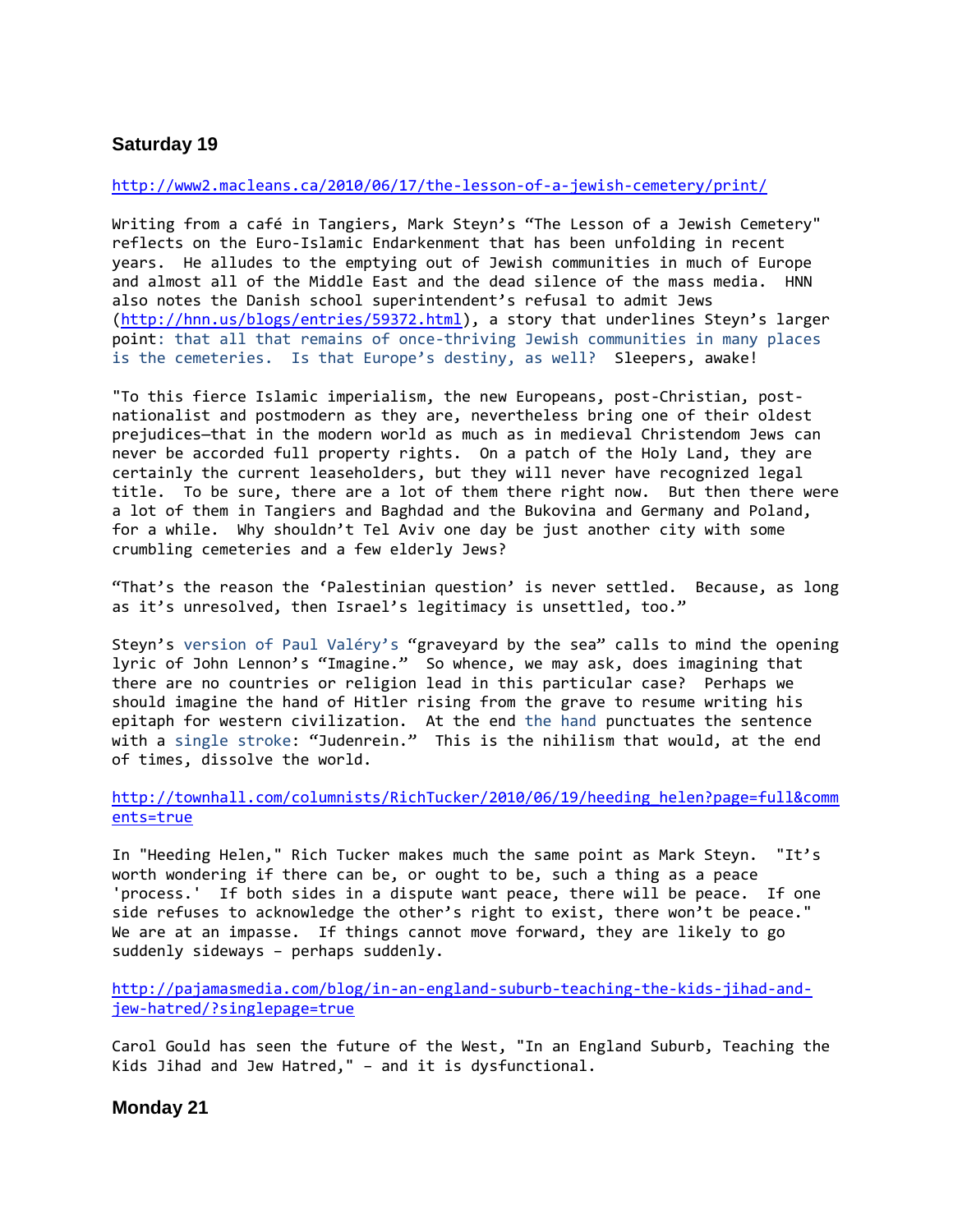#### <http://online.wsj.com/article/SB10001424052748704198004575311011923686570.html>

In "Israel and the Surrender of the West," Shelby Steele shows that he gets the West's indignant rejection of moral authority exactly right. Appeasement must now also prostrate and otherwise abase itself in front of cynical tyrants. And by surrendering to its enemies, internal and external, the West loses the capacity to lead and, in the long run, even to live. What we have here is a failure of imagination, a failure of nerve, a failure of communication, but most particularly a failure to keep faith with the seminal faith that for centuries elevated the West even through a past imperfect that fell far short of its ideals.

"When the Israeli commandos boarded that last boat in the flotilla and, after being attacked with metal rods, killed nine of their attackers, they were acting in a world without the moral authority to give them the benefit of the doubt." In fact, the West has come to be regarded as the unique villain of modern times even at a time when one of its greatest foes, Adolf Hitler, is being emulated my many of the West's severest critics. Steel continues: "By appearances [the commandos] were shock troopers from a largely white First World nation willing to slaughter even 'peace activists' in order to enforce a blockade against the impoverished brown people of Gaza. Thus the irony: In the eyes of a morally compromised Western world, the Israelis looked like the Gestapo." Alain Finkielkraut much earlier noted the same assumption of a "moral equivalence."

"This, of course, is not the reality of modern Israel. Israel does not seek to oppress or occupy—and certainly not to annihilate—the Palestinians in the pursuit of some atavistic Jewish supremacy. But the merest echo of the shameful Western past is enough to chill support for Israel in the West.

"The West also lacks the self-assurance to see the Palestinians accurately. Here again it is safer in the white West to see the Palestinians as they advertise themselves—as an "occupied" people denied sovereignty and simple human dignity by a white Western colonizer. The West is simply too vulnerable to the racist stigma to object to this 'neo-colonial' characterization." And here is the rub: The West has such a selective historical memory that it cannot distinguish what was positive in its past – its real difference – from the xenophobia and cultural chauvinism that are the common features of traditional and modern societies down through history.

"Our problem in the West is understandable. We don't want to lose more moral authority than we already have. So we choose not to see certain things that are right in front of us." A whiff of Munich is once again in the air. Whose ox is to be sacrificed this time around? Who would become the new scapegoat if Israel were to be destroyed?

<http://www.debka.com/article/8865/>

We shall see whether this initiative defuses the flotilla strategy. Israel's opening up of a land corridor may buy it some room to maneuver, but at what price?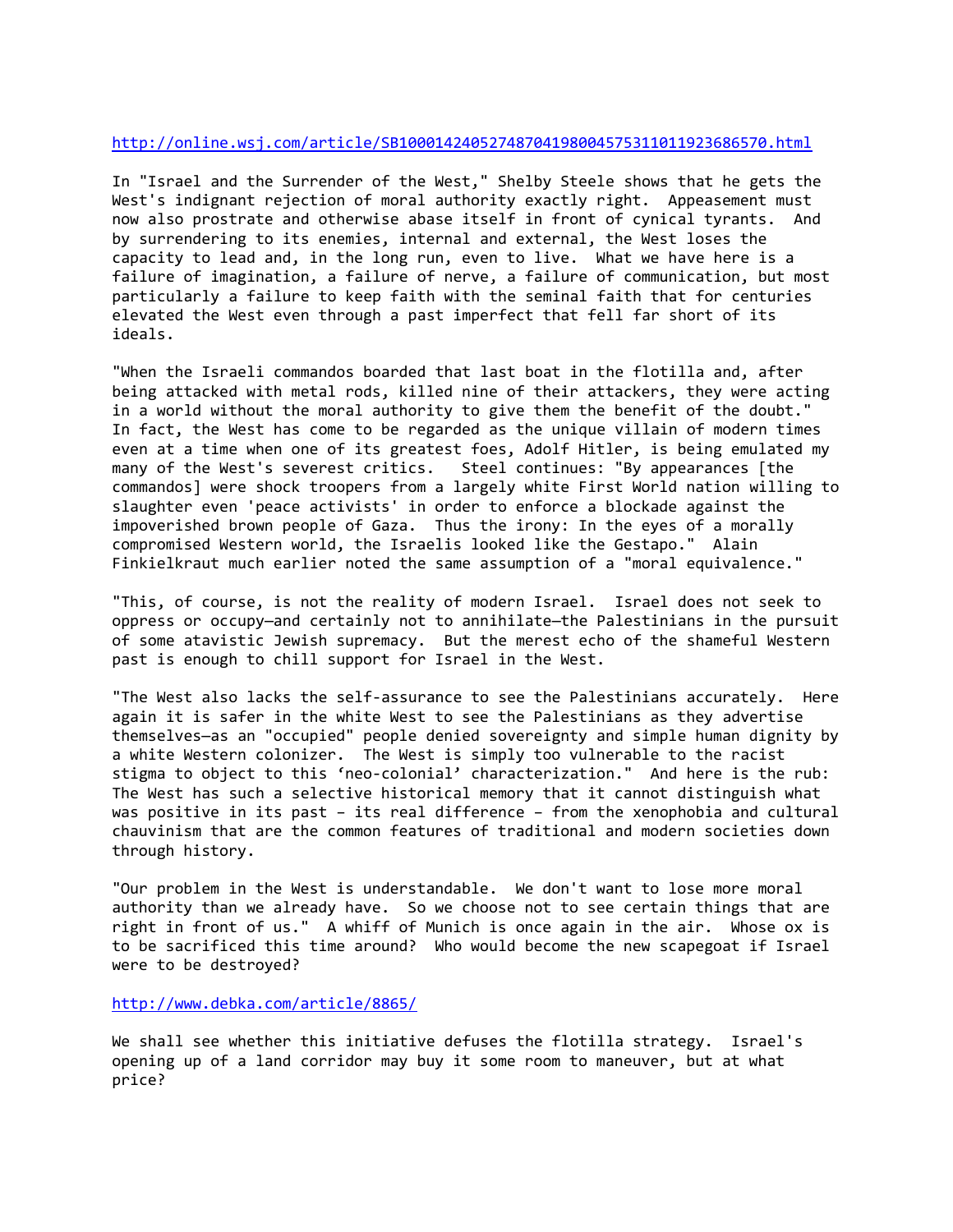# **Tuesday 22**

[http://www.washingtonexaminer.com/opinion/Lies\\_-damned-lies-and-immigration-](http://www.washingtonexaminer.com/opinion/Lies_-damned-lies-and-immigration-96832154.html)[96832154.html](http://www.washingtonexaminer.com/opinion/Lies_-damned-lies-and-immigration-96832154.html)

Rural crime statistics in Arizona have soared.

## **Wednesday 23**

[http://www.washingtonexaminer.com/politics/Whether-he-likes-it-or-not\\_-Obama](http://www.washingtonexaminer.com/politics/Whether-he-likes-it-or-not_-Obama-must-command-96929789.html)[must-command-96929789.html](http://www.washingtonexaminer.com/politics/Whether-he-likes-it-or-not_-Obama-must-command-96929789.html)

Michael Barone notes that in war there is no substitute for leadership, just as there is no substitute for victory. And as Angelo Codevilla put it in the title of one of his books, *No Victory, No Peace*.

<http://www.debka.com/article/8868/>

Parts of Iranian Azerbaijan were effectively independent for several months at the end of the Second World War. Iran is to moving to counter an alleged American and Israeli military buildup in the Republic of Azerbaijan.

## **Thursday 24**

[http://www.americanthinker.com/2010/06/the\\_mussolini\\_of\\_the\\_middle\\_ea.html](http://www.americanthinker.com/2010/06/the_mussolini_of_the_middle_ea.html)

As historical analogies go, the Ahmadinejad/Hitler, Erdogan/Mussolini pairings merit more than a passing comment. The Erdogan government is turning its back on the West. As are some parts of the West, as Roger Scruton has noted in *The West and the Rest*.

## **Friday 25**

[http://pajamasmedia.com/blog/is-europe-awakening-to-islamist](http://pajamasmedia.com/blog/is-europe-awakening-to-islamist-threat/?singlepage=true)[threat/?singlepage=true](http://pajamasmedia.com/blog/is-europe-awakening-to-islamist-threat/?singlepage=true)

Despite its tradition of politics by consensus, the Netherlands may be rousing itself from its long "dogmatic slumber" (as Immanuel Kant wrote about himself). Are we beginning to get intimations of what lies beyond the regime of political correctness? How may its deadly grip be broken? In a very practical terms, the nature of our culture war is sharply defined by the stories Kenneth Timmerman relates in his book *Shadow Warriors*. It is instructive to read John Bolton's tract, *How Barack Obama Is Endangering Our National Sovereignty*, or Robert Reilly's *The Closing of the Muslim Mind*, and then read what Timmerman wrote about the experiences those two gentlemen had with the federal bureaucracy. What Roger Scruton has called "the culture of repudiation" appears to thrive inside the Tidal Basin. It is time to reach for a bucket of fresh water and a bottle of chlorine.

**Saturday 26**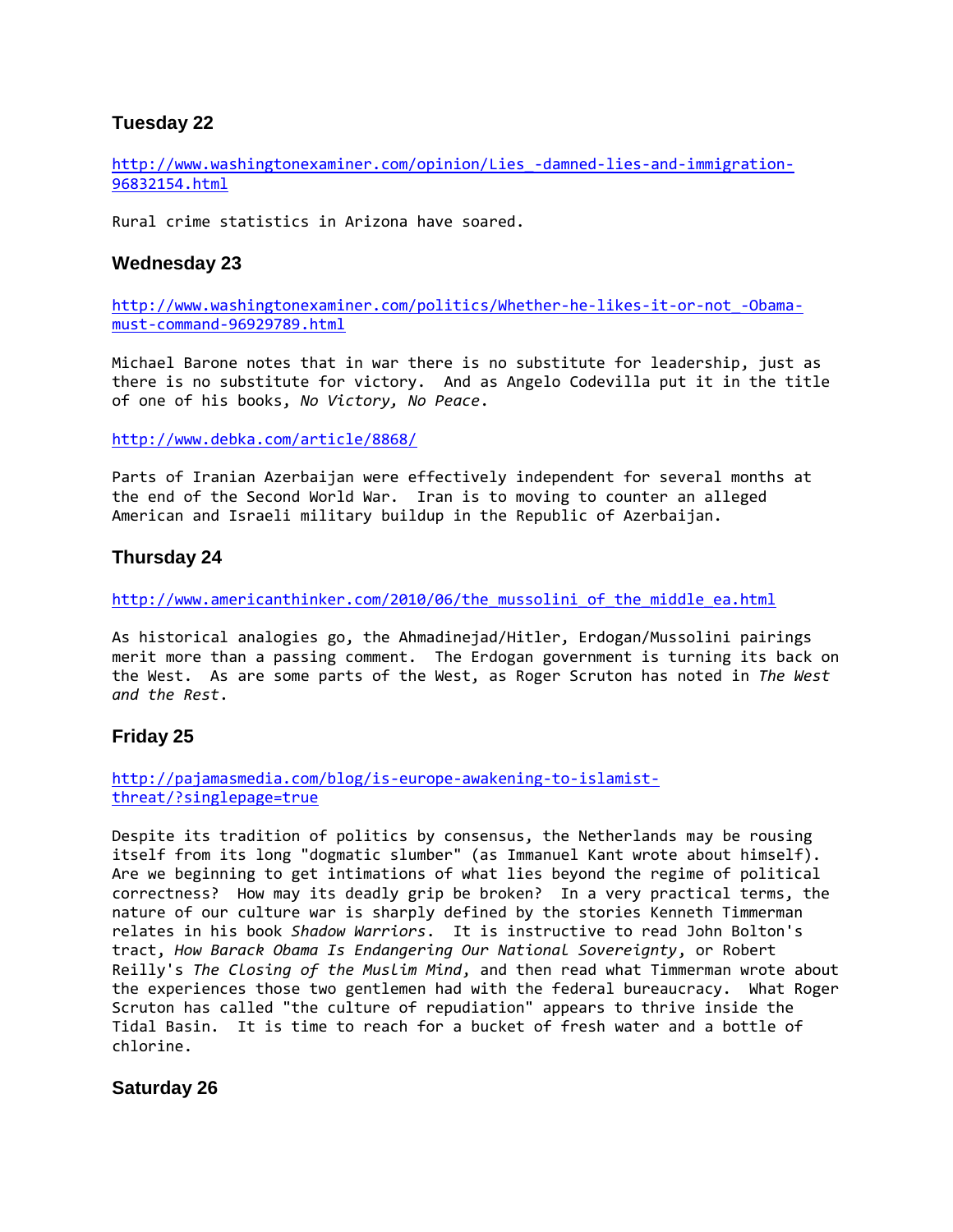<http://www.debka.com/article/8876/>

An American diplomat has taken Turkish PM Erdogan to task for his provocations. Turkish generals are demanding that Erdogan disavow his campaign against Israel, although he did not prior to his trip to the G-20 meeting. For the moment both Turkey and Iran have backed away from further attempts to run the blockade of Gaza.

# **Sunday 27**

[http://www.usatoday.com/news/opinion/forum/2010-06-26-tanner25\\_ST\\_N.htm](http://www.usatoday.com/news/opinion/forum/2010-06-26-tanner25_ST_N.htm)

Three years ago last Spring, I gave a power-point presentation to the faculty in which I asked: "Is Europe Withering on the Vine?" The demographic trends that concerned me then still concern me now. Reversing course is a tall order. Actuarial forecasts are still grim. But, as this USA Today writer points out, the U.S. government seems intent on losing its senses just as European governments are beginning to come to theirs. It all reminds me of a great line toward the end (chapter 15) of Jane Austen's *Pride and Prejudice*: "For what do we live, but to make sport for our neighbours, and laugh at them in our turn?"

[http://www.americanthinker.com/blog/2010/06/g8\\_leaders\\_send\\_love\\_note\\_to\\_b.html](http://www.americanthinker.com/blog/2010/06/g8_leaders_send_love_note_to_b.html)

A failure to adequately cover the news and a tendency to distort what is covered are two reasons many Americans turn to the alternative and international media. This *American Thinker* article illustrates the problem by noting that the NYx and the WaPo failed to cover a communiqué that came out of yesterday's G8 summit meeting: one that gave considerable credit to the Netanyahu government.

[http://www.americanthinker.com/2010/06/foundations\\_gone\\_wild.html](http://www.americanthinker.com/2010/06/foundations_gone_wild.html)

The evil that men do lives after them: often at compound interest through their tax-exempt foundations. Robert Weissberg takes meddling philanthropists to task for further undermining American education through their efforts to "uplift" it. From the get-go, public education has been the hobby horse of utopian visionaries. What Pitirim Sorokin called "the fads and foibles of sociology" are endemic to the Progressive mindset and to whatever is deemed to be in "the public interest." Although charitable foundations often come to be deflected from their founding purpose, which is bad enough, it is even worse when, too often, their very purpose is to seek to reshape American society via extra-constitutional means, as the Cox and Reece Committees recognized in the early 1950s. How can these philanthropic enterprises be made more accountable, and more accountable to whom? Should there be a statute of limitations? The time may be ripe to revive the concept of a mortmain law to relieve us from the dead hand's humanitarian grip.

# **Monday 28**

[http://townhall.com/columnists/MattBarber/2010/06/28/kupelians\\_how\\_evil\\_works\\_shi](http://townhall.com/columnists/MattBarber/2010/06/28/kupelians_how_evil_works_shines_bright) [nes\\_bright](http://townhall.com/columnists/MattBarber/2010/06/28/kupelians_how_evil_works_shines_bright)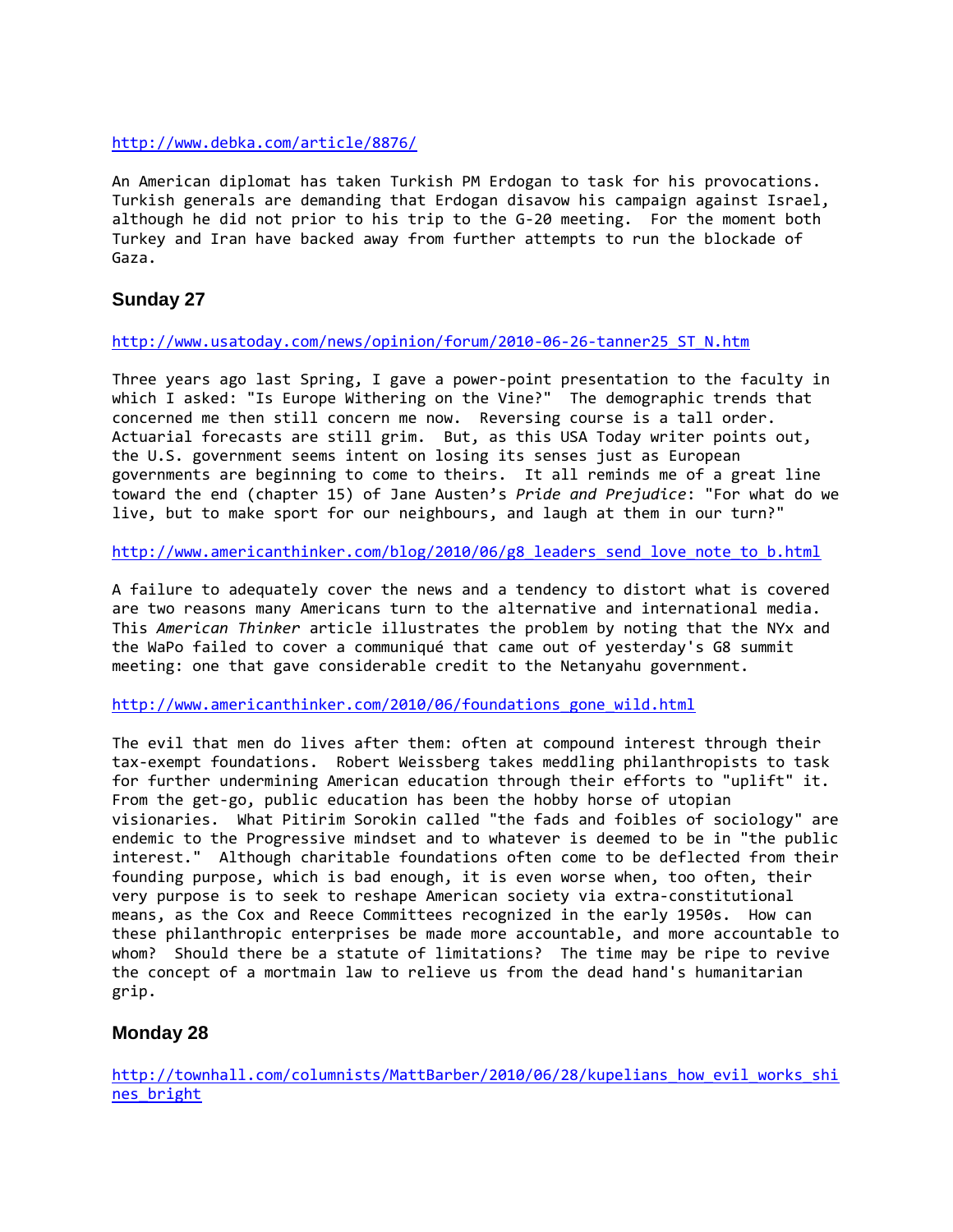I started reading David Kupelian's *How Evil Works* when it was released this past winter. This review reminded me that it is time to get back to it, along with summer reading that includes Robert Reilly's *The Closing of the Muslim Mind*, Kenneth Timmerman's *Shadow Warriors*, and more of the Encounter Broadsides series. I may use the Kupelian and Reilly books for panel discussions in Political Theory this Fall.

[http://townhall.com/columnists/CarolPlattLiebau/2010/06/28/when\\_lame\\_ducks\\_bite](http://townhall.com/columnists/CarolPlattLiebau/2010/06/28/when_lame_ducks_bite)

The failure of the House to consider a budget resolution portends a continuation of the legislative chicanery that has scoured the Tidal Basin throughout the 111th Congress. Carol Liebau warns that we can expect a frontal assault during a lame duck session following the November elections.

"If either cap 'n trade or card check legislation should pass in a lame duck session, it won't be the first time that the Obama White House and the 111th Congress has resorted to trickery in order to ram through unpopular legislation. In fact, it won't even be the most glaring example. That distinction, of course, belongs to ObamaCare, where Democrats resorted to an unprecedented use of the budget reconciliation process in order to pass the most sweeping social legislation in a generation, defying outspoken public opposition."

"But whether it's using reconciliation to achieve purposes for which it was never intended or delaying important votes until after midterm elections, all the Democrats' legislative flim-flammery reveals an ugly truth: The members of the 111th congressional majority care less about representing the people who elected them than enacting their own agenda, even when it clearly contradicts the public will."

## **Wednesday 30**

[http://www.amazon.com/gp/product/1596981490/ref=s9\\_newr\\_gw\\_ir03?pf\\_rd\\_m=ATVPDKIKX](http://www.amazon.com/gp/product/1596981490/ref=s9_newr_gw_ir03?pf_rd_m=ATVPDKIKX0DER&pf_rd_s=center-2&pf_rd_r=1QNT6QAWGTWC9M1K8BYJ&pf_rd_t=101&pf_rd_p=470938631&pf_rd_i=507846) [0DER&pf\\_rd\\_s=center-](http://www.amazon.com/gp/product/1596981490/ref=s9_newr_gw_ir03?pf_rd_m=ATVPDKIKX0DER&pf_rd_s=center-2&pf_rd_r=1QNT6QAWGTWC9M1K8BYJ&pf_rd_t=101&pf_rd_p=470938631&pf_rd_i=507846)[2&pf\\_rd\\_r=1QNT6QAWGTWC9M1K8BYJ&pf\\_rd\\_t=101&pf\\_rd\\_p=470938631&pf\\_rd\\_i=507846](http://www.amazon.com/gp/product/1596981490/ref=s9_newr_gw_ir03?pf_rd_m=ATVPDKIKX0DER&pf_rd_s=center-2&pf_rd_r=1QNT6QAWGTWC9M1K8BYJ&pf_rd_t=101&pf_rd_p=470938631&pf_rd_i=507846)

It is not surprising that Thomas Woods came out with a book on nullification. Several states have already announced their opposition to the national health care law. Most people at least have heard of the concept of nullification. But very few people have heard of its companion, interposition, which at this point comes closer to describing the present stage of opposition to that constitutional monstrosity. At a job interview in August 1991, I was asked to give an impromptu lecture on one or the other of two topics. One was a safe question about the Constitutional Convention. The other was written tongue-in-cheek: "Trace the history of interposition from Thomas Jeff. to Jeff. Davis." Of the four candidates, I was the only one who took the bait. I began my ten minute presentation as follows: "I will do you one better and go back to the Protestant Reformation." I was stopped before I reached Jefferson Davis, but, more importantly, I got the job.

Thomas Wood as well as his friend Kevin Gutzman, who was a fellow participant in a Liberty Fund conference back in 1999, have been scouring the traditional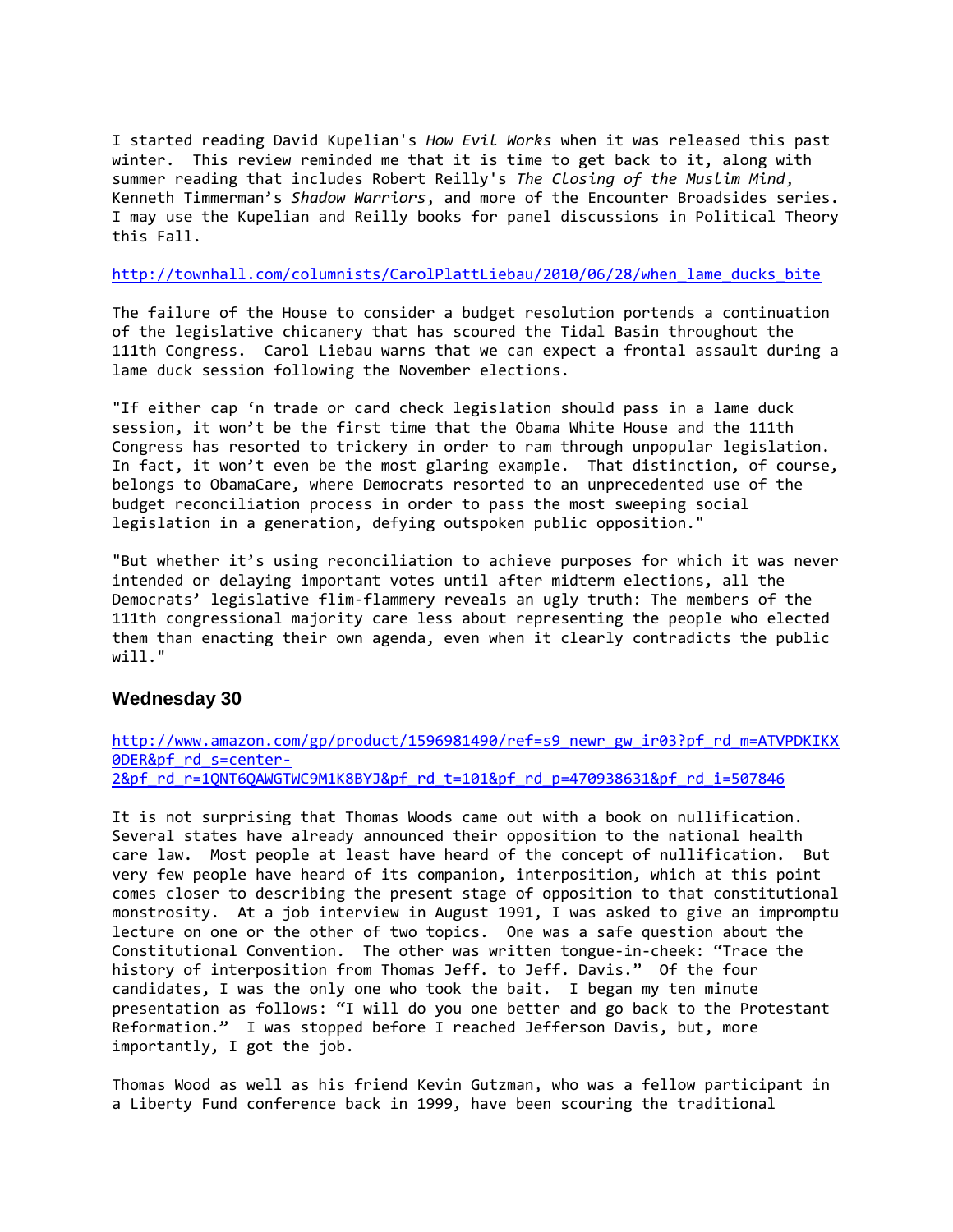Federalist and Anti-federalist writings from the constitutional era and showing how this body of political wisdom may be applied to subsequent developments. I tried to do something similar in my lectures on American constitutional history (1985-1989, 1999-2005), although not as systematically. My first effort to carefully think through our constitutional history came through my acquaintance with William McAuley Hosmer, an independent scholar who lived on the Oregon coast south of Warrenton. Bill had a wonderful library filled with many of the appropriate primary and contemporary secondary sources. The first fruits of my efforts at understanding the intellectual character of the western legal and American constitutional traditions may be found in my dissertation, *Crossed Swords: Entanglements Between Church and State in America*. I wrote much of it from notes I took during long stays in his library. I had acquired the happen of "living in the library" in the stacks at the University of Colorado's Norlin Library.

[http://online.wsj.com/article/SB10001424052748704853404575323043046894012.html?mo](http://online.wsj.com/article/SB10001424052748704853404575323043046894012.html?mod=rss_opinion_main) [d=rss\\_opinion\\_main](http://online.wsj.com/article/SB10001424052748704853404575323043046894012.html?mod=rss_opinion_main)

I am not familiar with the basketball player, Manute Bol, but I found his story moving. One of my students last term came here from southern Sudan.

Jon Shields, the author of this piece, wrote a book entitled The *Democratic Virtues of the Christian Right*, which I ordered for our library last year.

It is interesting that Manute Bol was called a "humanitarian." The social reformers of the nineteenth century were often humanitarian in the original sense: Unitarian. Hence our misuse of that word today.

<http://pajamasmedia.com/blog/believing-israel-will-strike-iran/?singlepage=true>

For several years the expectation has been that Israel will strike Iranian nuclear sites. A question worth asking at this point is: What happens if Israel does not? If an attack will merely delay Iran's acquisition of nuclear weaponry while stirring up the hornets' nest, what is Israel, or anybody else, prepared to do for an encore? What commitments are Americans willing to make? With the international economy tanking once again, careful diplomacy is being overtaken by urgent and very inconvenient realities. Nearly four decades after the October War, we have yet to develop a meaningful energy policy. Our failure to act in a timely fashion has nearly run out the clock. When it came to the peaceful development of nuclear power, we put the stopper on the bottle and have refused to discuss the matter any further. But now, the nuclear genie is about to escape once again as we helplessly wring our hands in dismay. Allan Bloom's phrase, "the closing of the American mind," has been acquiring a whole new meaning lately.

[http://pajamasmedia.com/blog/j-christian-adams-you-deserve-to-know-%e2%80%94](http://pajamasmedia.com/blog/j-christian-adams-you-deserve-to-know-%e2%80%94-unequal-law-enforcement-reigns-at-obamas-doj-pjm-exclusive/?singlepage=true) [unequal-law-enforcement-reigns-at-obamas-doj-pjm-exclusive/?singlepage=true](http://pajamasmedia.com/blog/j-christian-adams-you-deserve-to-know-%e2%80%94-unequal-law-enforcement-reigns-at-obamas-doj-pjm-exclusive/?singlepage=true)

A civil rights attorney who resigned from the Department of Justice earlier this month claims that the Civil Rights Division is being neither race-neutral nor even-handed in the litigation it pursues. J. Christian Adams, an elections attorney, claims that "after the proliferation of race-based preferences in